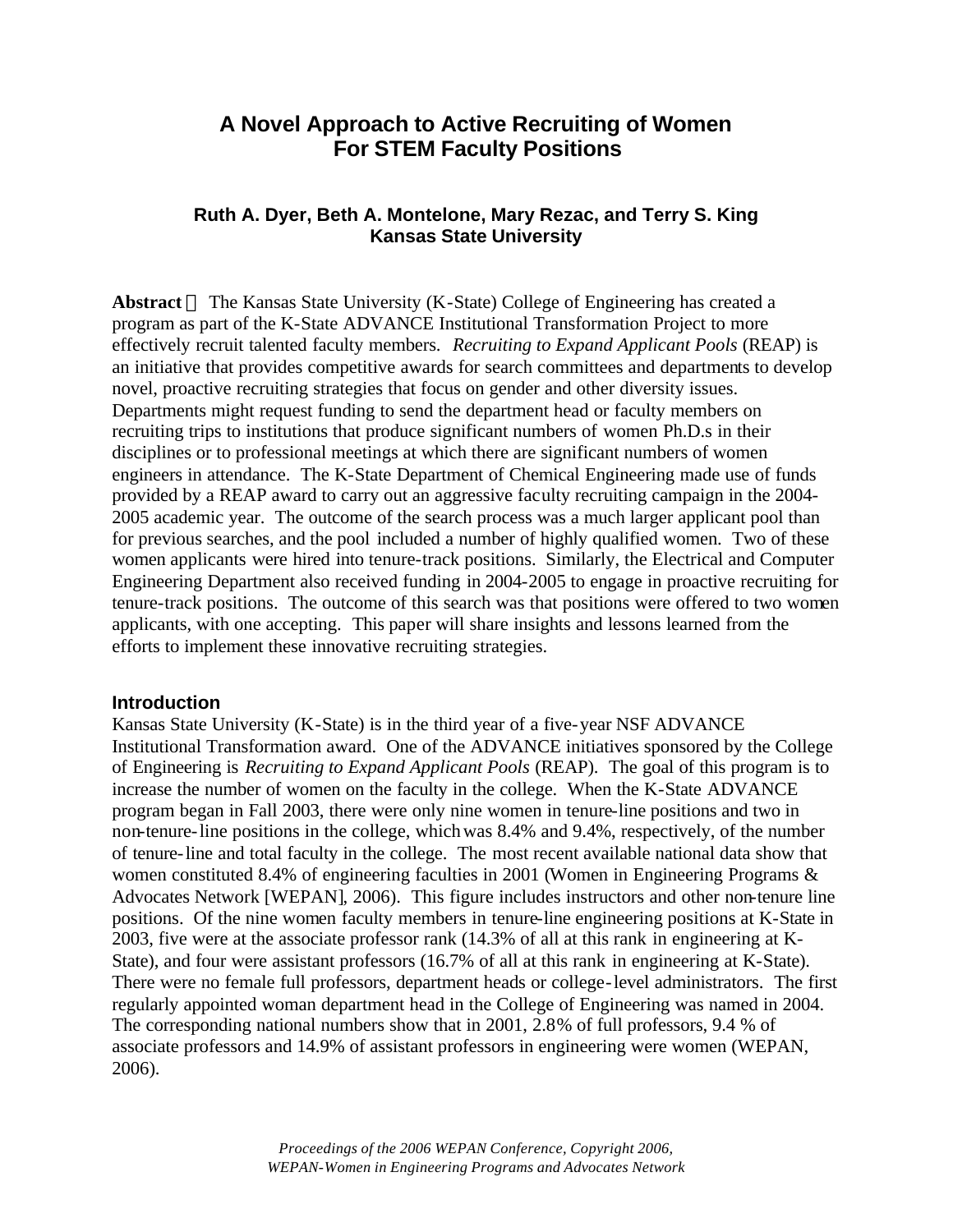Though K-State's percentages of women engineering faculty members are at or above the national average, except for full professors, the number of women faculty at various ranks is still very low, and the College of Engineering leadership team is committed to increasing the number of women on the faculty and in administrative positions. One of the important roles that leaders play in ensuring equitable treatment of men and women, and thus promoting the advancement of women, is to establish a highly visible committment to fairness (Valian, 1998). The K-State College of Engineering leadership team has decided to focus on ensuring tha t there is appropriate representation of women in applicant pools, which the REAP program addresses by encouraging and supporting the development of proactive approaches to recruiting.

As the number of women in the applicant pool increases, data suggest that women will be more fairly evaluated (Valian, 1998). Thus, by ensuring appropriate representation of women in the applicant pool, not only is there a higher probability that women applicants might be selected for interviews due to their increased numbers, but also that their credentials will be more fairly evaluated, again leading to a higher probability of selection for interview. Researchers have noted the often voiced concern that there are not enough 'qualified women' in the applicant pool, but one of the contributing factors to this perception is that women scientists often find it more difficult to achieve visibility and prominence (Sonnert & Holton, 1996). Another factor is that women are often more reluctant to apply for faculty positions at research institutions (Sears, 2003).

One way for departments to determine what an appropriate representation in an applicant pool should be is to examine the availability of women receiving their doctorates in specific engineering disciplines. In 2005, the overall national percentage of doctorates in engineering awarded to women was 18.2%. In specific fields the national percentages varied from 12.4% in mechanical engineering to 22.8% in chemical engineering (Engineering Workforce Commission, 2005). For the two departments that have participated to date in the REAP program, the national percentages of women receiving doctoral degrees were 22.8% in chemical engineering, 16.4% in computer engineering, and 12.8% in electrical engineering (Engineering Workforce Commission, 2005). Departments at K-State are being encouraged to strive to attain a percentage of women applicants in search pools that reflects the percentage of women receiving doctorates nationally in the relevant field.

The K-State REAP program has incorporated ideas generated locally as well as suggestions made by others to facilitate identification and recruitment of women applicants (Sonnert & Holton, 1996; Trower, 2002; NSF ADVANCE at the University of Michigan, 2004; UW ADVANCE, 2004). The following describes the program developed at K-State and the outcomes from the first two REAP proposals funded.

### **REAP Application Process**

The REAP initiative provides partial funding for search committees, department heads, and individual faculty members to develop recruiting efforts that intentionally focus on gender and ethnicity issues. This may involve travel to selected sites (professional meetings, universities, industries, etc.) to meet and actively recruit potential candidates for faculty positions in accordance with affirmative action guidelines.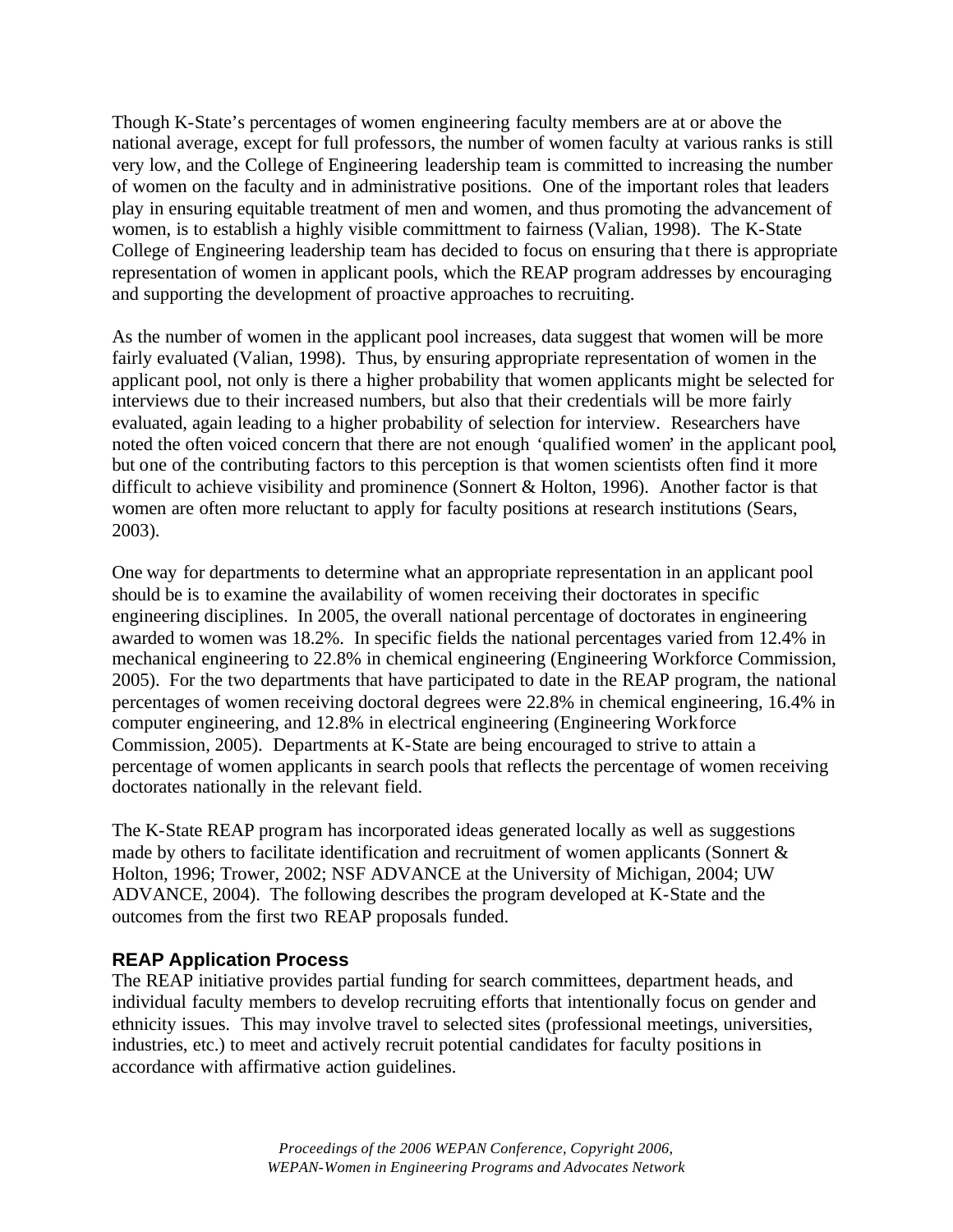A call for proposals is distributed to all engineering department heads and faculty each fall, and any proposed recruitment activities must occur during that academic year. Application guidelines are posted on the K-State ADVANCE website at http://www.k-state.edu/advance/Initiatives/college\_engineering\_reap.htm

Applications consist of:

- 1. A brief statement of how the proposed recruitment activities will enhance the diversity of the applicant pool, with respect to gender and race/ethnicity.
- 2. Total request with breakdown of travel, lodging, registration fees, and per diem.

Applications are submitted to the Dean of Engineering and are reviewed by the leadership of the College of Engineering. Awards are made on the basis of the likelihood of the success and novelty of the approach. To be successful, the effort usually involves pre-visit contacts, face-toface discussions with graduate students and potential applicants, putting position announcements in appropriate publications, and soliciting applications directly. Applicants receive notification regarding funding within a month of submission of proposals. If uncommitted funds remain after the fall semester, a second call for proposals may be issued during the spring semester.

## **REAP Events and Outcomes in 2004-2005**

Two departments have submitted proposals and been awarded funding to date to participate in this program. The Department of Chemical Engineering made use of approximately \$4,000 provided by REAP awards to carry out an aggressive faculty recruiting campaign in the 2004- 2005 academic year. The recruiting process included multiple advertisements in publications and on websites, and position announcements were directly distributed to participants at an NSFsponsored workshop for women engineers interested in faculty positions. The department head, a full professor who was the only woman faculty member in the department, and one male senior faculty member visited six universities and met with potential candidates, both male and female, at a professional meeting.

The university visits included a presentation about Kansas State University, the college, the department, and the community. It highlighted the excellence of the students in the department, research expertise of the faculty, interdisciplinary collaborative research projects, resources to support teaching, and internal funding opportunities available at the university. The presentation also featured information about university policies on family and medical leave, dual-career assistance, tenure-clock extension, the ADVANCE program, and other human resource issues. Additionally, information was provided on plans for faculty hiring (rank and numbers) in the Department of Chemical Engineering over the next three years and on open positions in other science and engineering departments at Kansas State University.

At the annual American Institute of Chemical Engineers (AIChE) meeting, the department head held individual consultations with 21 applicants or potential candidates. Approximately half of these individuals were women. These consultations were arranged by invitation from the department head to potential candidates a week or two prior to the AIChE meeting. Furthermore, information about the open position and invitations to apply were sent to approximately 40 prospective candidates who were attending the AIChE meeting. More than 80% of these prospective candidates ultimately applied.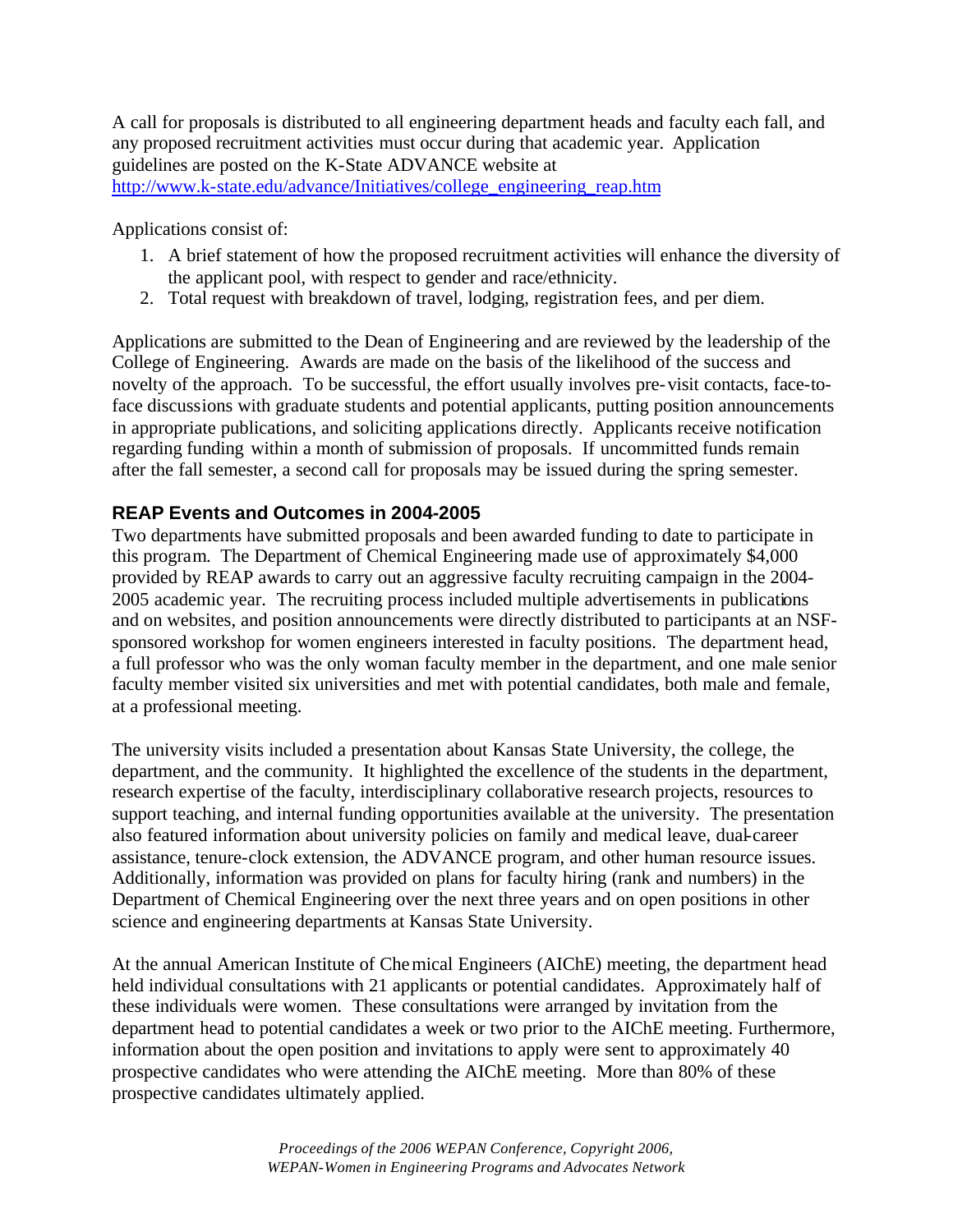These recruiting activities had the effect of producing an applicant pool that was nearly five times as large as the most recent previous search conducted by the department and contained more than twice as many women applicants. The last search at the assistant professor level in this department was conducted in 1999-2000. That search process consisted of one advertisement placed in a chemical engineering publication and ads placed on two websites. There were 47 applicants, of which six were women. No hire was made as a result of this search. In the search during 2004-2005, there were approximately 220 applications that included at least 14 women. The sex of the applicants could not always be determined from the name, thus the number of women may be underestimated. Applications were received from women at all six of the universities to which personal visits were made. Furthermore, this process produced a very strong applicant pool, with a large number of the ma le and female applicants being highly qualified. Ultimately, four of the eight candidates interviewed were women.

The outcome of the search process was that two women were hired into tenure-track assistant professor positions in the department. One of these is completing her post-doc and will join the faculty in the 2006-2007 academic year; the other started in Fall 2005.

Similarly, the Electrical and Computer Engineering Department received approximately \$2,000 in 2005 to enhance their recruiting activities. At that time, there were only two women associate professors in tenure-line positions in the department, one of whom was on partial leave. In addition to the normal channels the department had used in the past to advertise positions, the department head and faculty members made personal contacts with women in the discipline, the department advertised the position on the WEPAN listserv and sent emails to contacts at minority-serving institutions, and department representatives made personal visits to three universities with a large number of graduate students and post-doctoral fellows in the areas of specialization associated with open positions in the department. The department head or a faculty member first contacted one or more individuals at the university selected for a visit. Generally, this was a department head or director of the graduate program in the discipline. These individuals were asked to advertise the upcoming visit by representatives from K-State to appropriate graduate students. The visits included informational meetings with groups of students who might have an interest in the positions and subsequent individual interviews. Students provided resumes, which were then shared with the search committee. The department head followed up by email with thank you notes to the students for their interest in K-State.

The results from the three visits were mixed, but overall the response to these efforts was positive in terms of the number of women who eventually applied. In the 2005 search, the number of women applicants was more than five times higher than the corresponding number in each of the last three faculty searches in the department. In the previous three searches, which were conducted between Spring 2000 and Fall 2001, there were either no or only two women applicants in each search, and no women applicants were interviewed. In the 2005 search, there were eleven women applicants, representing a little more than 10% of the total applicant pool, and two of the nine applicants interviewed were women. The outcome of this process was that offers were made to both of the women applicants, with one accepting a position as a tenuretrack associate professor.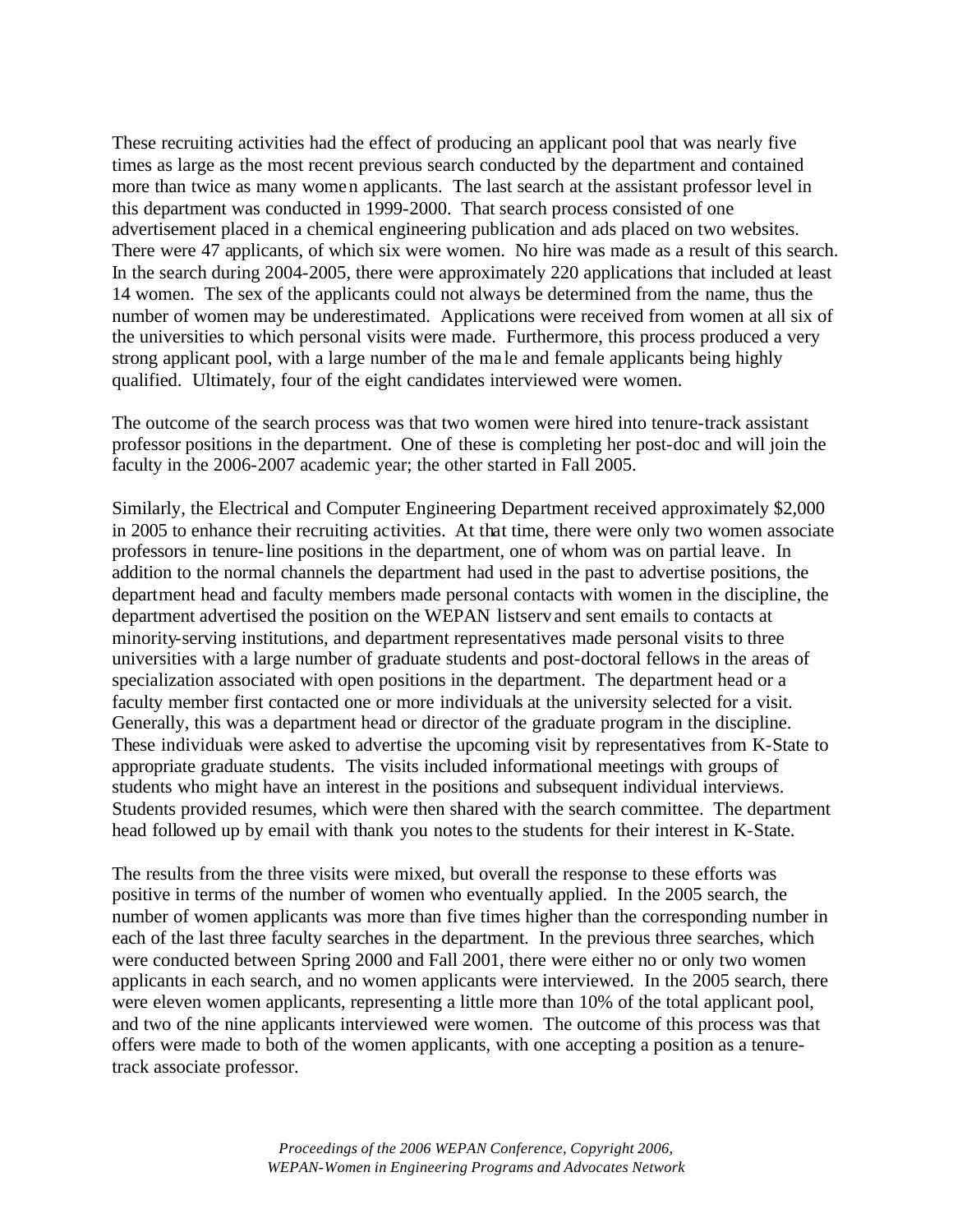### **Discussion**

The typical academic search and hiring process has often involved establishing a search committee, creating a job description, placing an advertisement in a national technical journal or magazine, perhaps sending letters to the heads of targeted departments, and maybe making a few telephone calls or sending emails to colleagues. The committee would wait until a collection of applications arrived, usually after a predetermined deadline, and then begin reviewing applications and selecting candidates to interview. However, the number of women scientists and engineers applying for open faculty positions is not proportional to the number completing those doctorates, and the observation has been made that "waiting for more female candidates to apply ...is an ineffective strategy" (Stewart et al., 2004, p. 362).

The rather passive traditional "search" process is in contrast to the practices used in industry to hire new colleagues. Successful industry recruiters visit potential hires, partially to pre-screen candidates but also to encourage their application. The recruiters take advantage of local contacts and other connections to develop a rapport with potential hires so that they are more likely to apply. At every stage of the process the potential new hire is encouraged to continue pursuit of the position and great efforts are made to make the process easy for the candidate. The two dominant characteristics of the industry search process are: 1) the hiring entity is actively engaged with potential candidates prior to application and throughout the process until the offer is accepted, and 2) the goal is that every potential candidate will truly want the job and will feel good about the hiring entity because each candidate has had a positive experience along the way. By taking this "active" approach the company can choose the most suitable candidate for the position.

It was the intention of the College of Engineering at Kansas State University to adapt some aspects of the industrial "active" recruiting process to the academic environment. Many of these practices are also consistent with best practices that have been summarized by other ADVANCE project websites. For example, the Faculty Recruitment Handbook created by the NSF ADVANCE program at the University of Michigan discusses activities to broaden the pool, including personal contacts with women and underrepresented minorities, contacting colleagues at other institutions for recommendations, and making use of listservs aimed at underrepresented candidates (NSF ADVANCE at the University of Michigan, 2004). The REAP program initiatives sought out candidates, typically at their graduate institutions, and began developing positive relationships with them. K-State's experience with this approach indicates that, at least in some cases, individuals are much more likely to apply to an institution if they are encouraged to do so by leading representatives of that institution. Indeed, the searches in both the Department of Chemical Engineering and the Department of Electrical and Computer Engineering saw a large increase in the total number of applicants as well as in the number of women applying. Several of the applicants indicated that they applied for the position primarily because they had been contacted by the department head who reviewed the opportunity with them, told them that there may be a good fit, and encouraged them to apply. Directly asking people to apply may be the single most important factor in the quality and quantity of the ultimate applicant pool.

### Challenges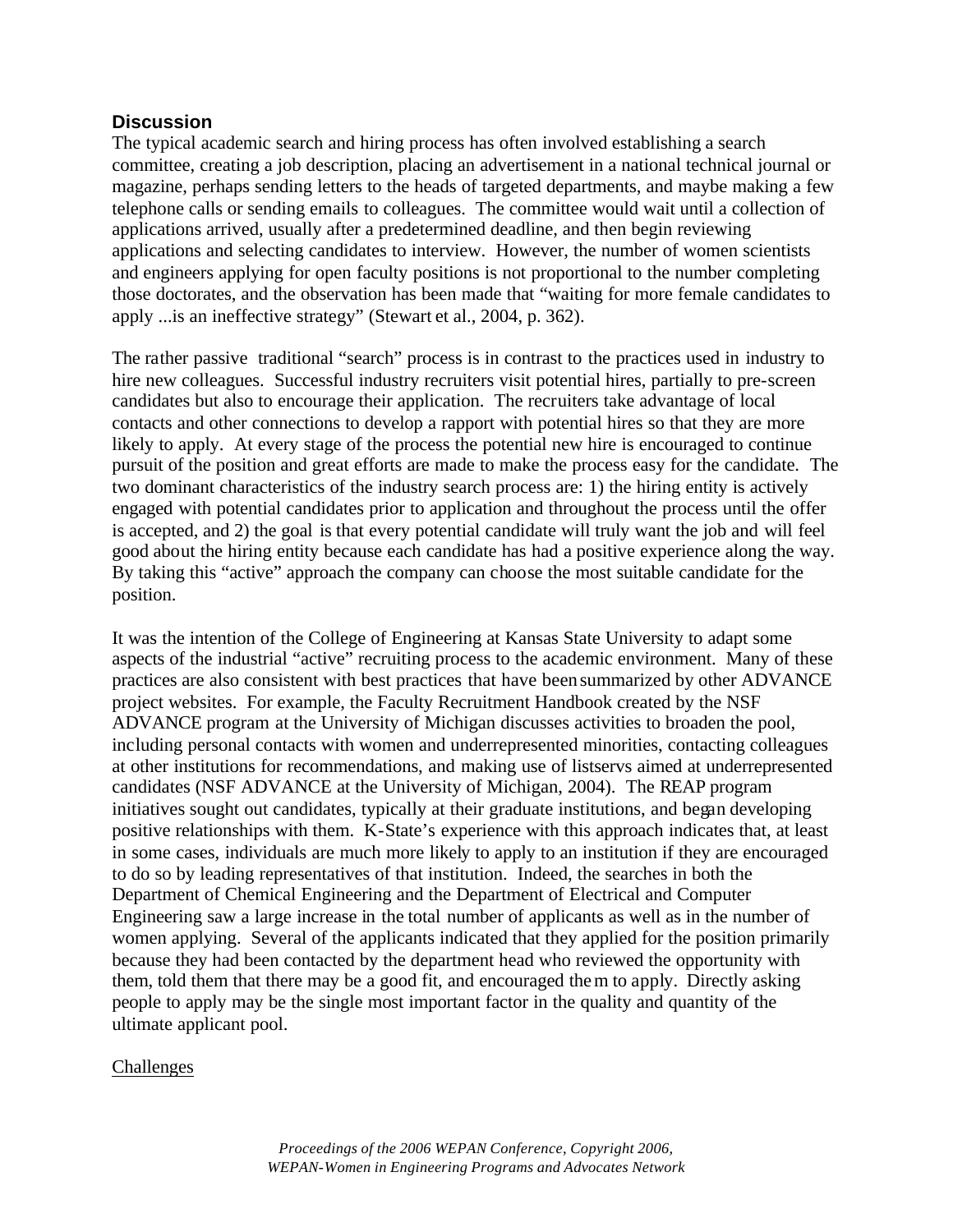It is very important that the "active" search process facilitiated by the REAP program be followed up with a campus interview that is encouraging and uplifting. Too often academics tend to go into "Ph.D. final exam" mode when interviewing a potential hire (Lawrence, 2006). Certainly the faculty and search committee can critically evaluate the candidate throughout the visit, but the candidate should have a positive, welcoming experience while on campus. Creating this welcoming climate may be a challenge depending on the institution's cultural history and personality.

However, by incorporating some basic elements into the on-campus interview, institutions can enhance the success of the visit. These steps include:

- 1. Structuring the visit to ensure that women candidates have the opportunity to meet and interact with women faculty members or administrators curently in the department, college or related disciplines.
- 2. Freely sharing information with all candidates about resources and university policies to assist with family/worklife balance, dual careers, and family and medical leave.
- 3. Describing mentoring programs and other university resources that are available to assist them with establishing their research activities and enhancing their teaching and learning efforts.
- 4. Outlining how the department, college and university can help them be successful in their new position.

Similar recommendations have been made by other ADVANCE institutions (NSF ADVANCE at the University of Michigan, 2004; UW ADVANCE, 2004).

The K-State ADVANCE program has created a variety of support programs for women science and engineering faculty members at all ranks, so that faculty members thrive once they are hired. These ADVANCE mentoring, retention, and advancement programs and a previously existing mentoring program for women and minority faculty members in the sciences and engineering have been described elsewhere (Montelone et al., 2003; Montelone & Dyer, 2004; 2005). Sharing these initiatives with applicants and interview candidates is one way to convey the commitment the institution has made to creating a welcoming and inclusive climate.

Dual career issues are an increasingly important aspect related to the hiring of both men and women faculty members and administrators. National data for scientists and engineers at the doctoral level in the labor force show that although women are less likely than men to be married, those women who are married are much more likely than married men to be part of a dual career couple in which the partner is another scientist, engineer, or highly educated professional (Xie & Shauman, 2003). Recognition of this trend for both male and female candidates is essential for both department leaders and deans. This issue is particularly challenging at K-State because of the limited number of employers in the community, but the deans of the various K-State colleges are working collaboratively to identify employment opportunities for partners of prospective faculty members.

Four of the eight candidates interviewed by the Department of Chemical Engineering had a partner with a Ph.D. in science or engineering. Two of the four were women and two were men. Dual career issues for the other four candidates were not raised by those candidates, though they may have existed. Likewise, one of the men and both of the women interviewed by the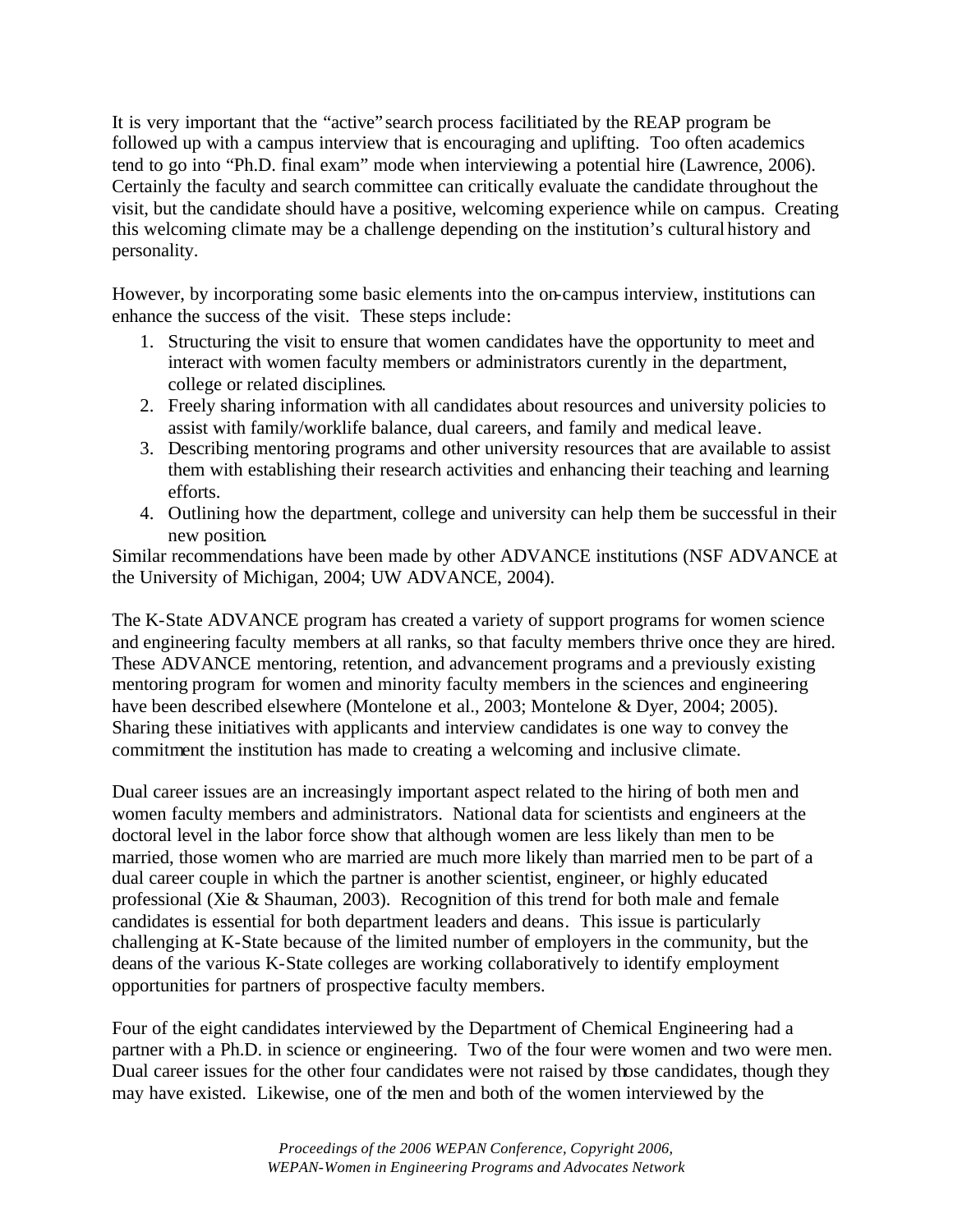Department of Electrical and Computer Engineering requested information about dual career accommodations. Both of the women who were offered positions had a partner with professional credentials. The only additional action taken as a part of these search processes was to compile data for openings in other departments and share this openly as a link through the position advertisement. The authors are not aware of any particular accommodations that were made by the university for spouses of individuals to whom offers were made through the REAP initiative. However, the active recruiting associated with the REAP program could facilitate early identification of candidates who have a partner in the same or a similar discipline, which may allow a department to negotiate an additional tenure-line position so that both partners could be hired.

There is no doubt that the REAP program requires more time and effort from the department head and other faculty members involved in the search. But clearly the long-term rewards of hiring an inspired and satisfied new faculty member far outweigh the investment costs. Furthermore, a search using the REAP process is far more likely to successfully hire a new faculty member. It only takes one failed search to convince a department head that added upfront effort is a very good investment.

### Lessons Learned and Recommendations

Faculty members should be made aware of the need to be continuously evaluating individuals that they meet for their potential to become successful members of the department's faculty. These efforts will ensure that the "search" process is well underway when faculty openings become available. Recruiting can be conducted at professional meetings, through discussions with faculty from other universities, and via contact with authors of newly published research. Additionally, when visiting other academic institutions (for example, to present research results as a part of a seminar series), faculty members can request the opportunity to meet with graduate students who have expressed an interest in academic positions. Information can be provided to potential applicants about the department, its future directions, and their possible "fit" in the department. Then, when a position becomes available, the search committee will have a readily available pool of possible recruits. These individuals can be directly contacted by telephone or email to notify them of the position and to invite them to apply.

In arranging university visits it is most efficient to make contact with the department head or graduate program director in the discipline of the search and ask for assistance in identifying students to invite to presentations and for individual interviews. Departments typically are reluctant to share names of individual students, but are willing to contact them directly and encourage them to participate in the visit. It is also helpful to personally contact colleagues at universities of interest and request their assistance with the recruitment process. These actions, coupled with aggressive recruiting of candidates at appropriate national meetings and through a widespread advertising campaign, should be significant first steps to ensuring that a diverse group of highly qualified applicants exists for every open position.

#### Assessment

One indicator of the success of this initiative has been the increase in the size of the candidate pools and the percentage of women in the pools associated with REAP searches in 2005 relative to previous searches in these departments. Additional assessment plans include 1) interviews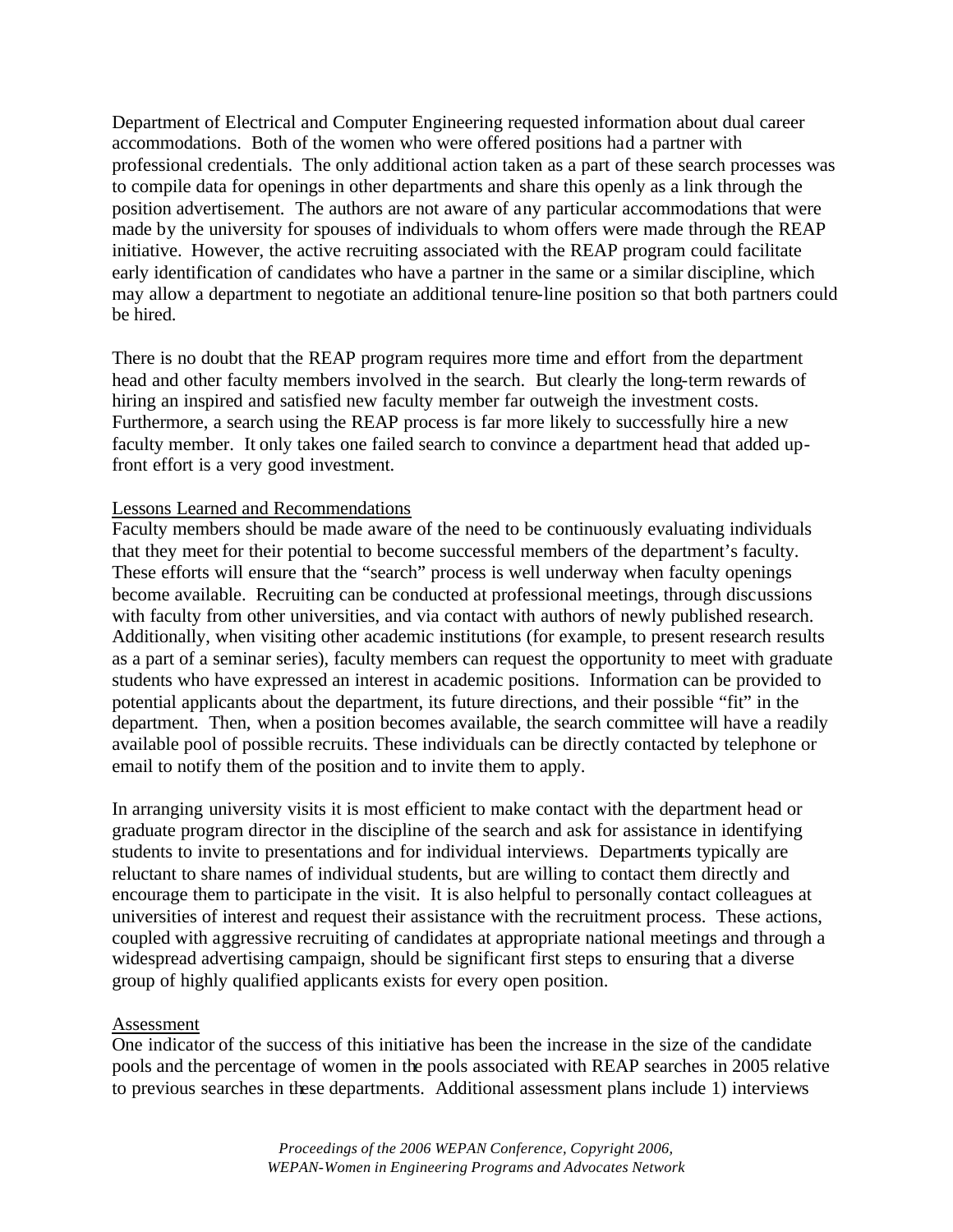with department heads and faculty members who engage in recruiting activities as part of the REAP initiative; 2) interviews with faculty members hired as a result of REAP recruiting efforts; and 3) collection of feedback from prospective faculty candidates who participate in future REAP recruiting events at national meetings or as part of university visits. In all cases, these individuals will be solicited for their opinions of the effectiveness of the activity.

#### Expansion and Institutionalization

While the specific efforts described in this document were supported in part by Kansas State University's NSF ADVANCE grant, the total dollars invested from this source were modest (~\$6,000 total for the two departments combined), and thus this approach is not financially prohibitive and could easily be successfully replicated in other departments and colleges. The cost is not a barrier to achieving the ultimate objective. The primary feature of this plan is developing a recognition among departmental leaders that recruitment of new faculty members is a long-term committment that should be on-going. To the extent possible, all faculty members should be recruiting all the time, open position or not.

It is the intent of the College of Engineering leadership team to use the active recruiting approach exemplified by the REAP program for administrative searches in the college. Departments also can request funding to support recruitment of women applicants for department head positions.

A significant additional commitment to support this approach has been put in place by the Dean of Engineering. He has expanded the scope of the REAP initiative as originally outlined in the ADVANCE award, by creating a hiring incentive, currently in place, in which the college will provide 30% of the salary of any new future hire who is a woman or member of an underrepresented minority group, as long as that individual remains at K-State. The two departments that participated in the REAP program in 2005 have taken advantage of this incentive.

K-State has already seen significant results from the synergy created by the implementation of the REAP program and the hiring incentive established in the College of Engineering. As positions become open in other departments and at the college level, it is anticipated that the continuation of the programs will lead to further increases in the number of women hired into both faculty and administrative positions in the college.

### **Acknowledgment**

This project is supported by the National Science Foundation under Cooperative Agreement number SBE-0244984. Any opinions, findings, and conclusions or recommendations expressed in this material are those of the author(s) and do not necessarily reflect the views of the National Science Foundation.

### **References**

Engineering Workforce Commission of the American Association of Engineering Societies, Inc. (2005). *Engineering and technology degrees 2005*. Washington, DC: American Association of Engineering Societies, Inc.